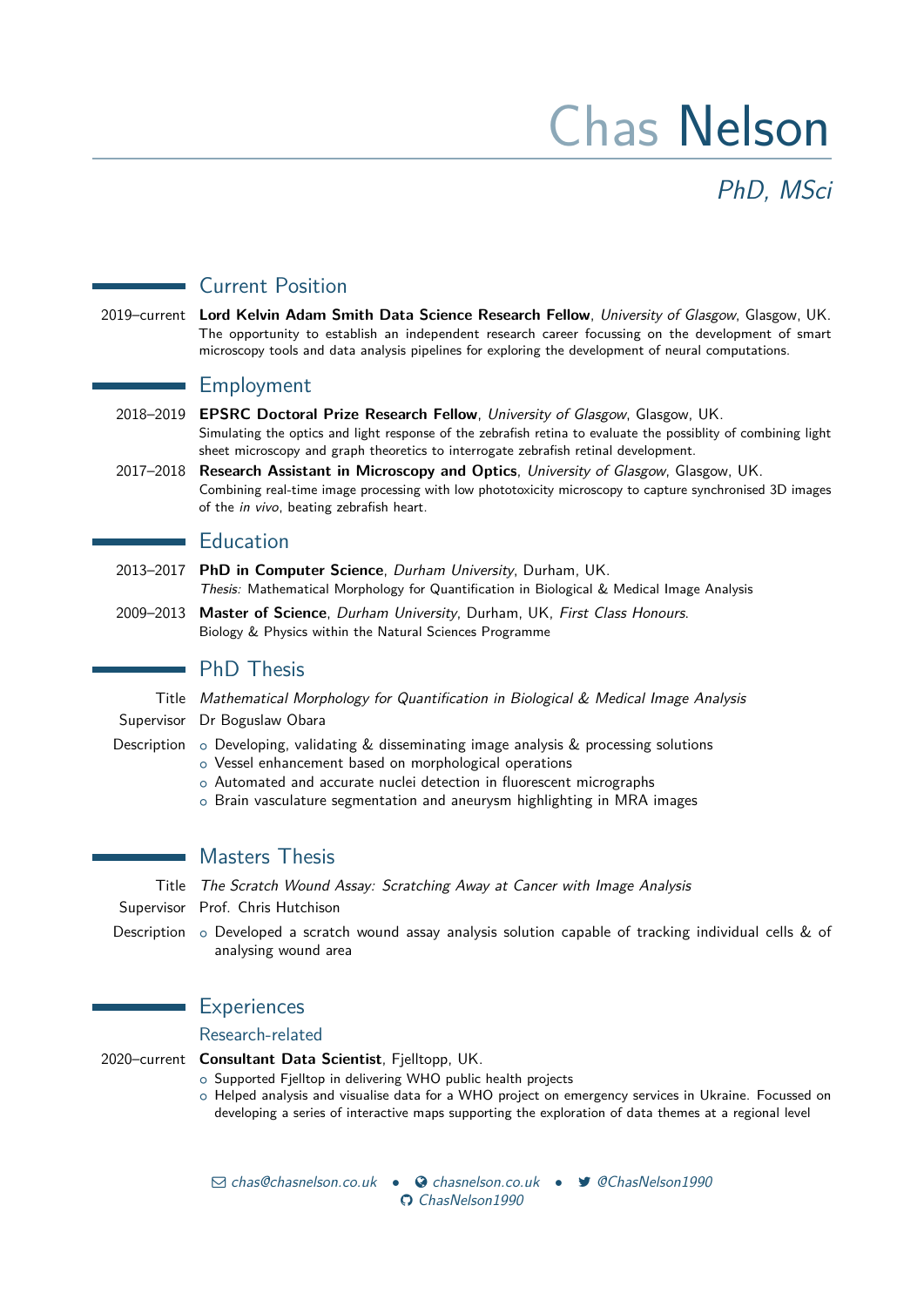- 2018–2019 **Undergraduate Supervisor**, School of Physics and Astronomy, University of Glasgow, UK.
	- o Designed and supervised the undergraduate research projects of three students
	- o Guided students through theory, experimental design, programming, research and reporting
	- $\circ$  Provided pastoral support for getting summer interships and applying for further study and jobs

#### 2018–2019 **Vacation Scholarship Supervisor**, School of Physics and Astronomy, University of Glasgow, UK. o Awarded EPSRC and local funding for four undergraduate students to complete research projects

- o Designed coherent research programmes for the students and supervised them throughout the project
- o Guided students through complex theory, experimental design, data analysis and presenting skills

#### 2017 **Conference Organiser**, Glasgow Imaging Network, University Glasgow, UK.

- o Organised a one-day conference to bring together life scientists, physicists and engineers working on the development or use of imaging technologies
- $\circ$  The conference was a great success with 23 % of attendees establishing new collaborations

#### 2016–2017 **Founding Director**, Intogral Ltd., UK.

- o Helped set-up a new company focussed on innovative and intelligent image analysis solutions
- o Developed a Innovate UK bids for early funding
- o Dealt with legal and financial aspects of setting up and running a small start up
- 2016–2017 **Undergraduate Supervisor**, School of Engineering & Computing Sciences, Durham, UK.
	- o Designed and supervised the undergraduate research projects of three students
	- o The report of one of Frank Ryan was highly commened in the 2016 Undergraduate Awards
	- $\circ$  Guided students through theory, experimental design, programming, research and reporting
	- o Provided pastoral support for getting summer interships and applying for further study and jobs

#### 2015–2017 **Founder Journal Club**, School of Engineering & Computing Sciences, Durham University, UK.

- o Founded the Vision Journal Club to help postgraduates develop their critical analysis skills
- o The club focuses on image processing, computer vision & visualisation papers
- $\circ$  Chaired the club, organising papers & leading discussions

# 2015–2017 **Junior Seminars Chair**, School of Engineering & Computing Sciences, Durham University, UK.

- o Chaired the Computer Science Junior Seminar series of lectures
- $\circ$  Invited speakers & organised sessions across a range of areas of interest

#### **Teaching**

- 2019 **Bioimage analysis with Python**, (IAFIG) Royal Microscopical Society, London, UK.
	- o Part of the organising and teaching team for a week long course on bioimage analysis
	- o Taught on the basics of image processing, manipulating images with Python and integrating Python and FIJI into one pipeline
- 2019 **Programming for Biologists**, Royal Society of Biology, London, UK.
	- o Developed a one day, intensive, zero-to-hero Python course for biologists
	- o Including in-course and after-course teaching materials and on-line support videos

#### 2018–2019 **Python Computing Course**, School of Physics and Astronomy, University of Glasgow, UK.

- o Developed a new Python programming course for the level 2 Physics undergraduate module o Designed new teaching materials within the Jupyter Notebooks framework
- 2017–2018 **Polarisation Practical Lab Design**, School of Physics and Astronomy, University of Glasgow, UK.
	- o Developed a new lab for the level 2 physics undergraduate module
	- o Whilst the practical focused on experimenting with polarisation it was developed with the development of key skills as a focus
- 2017–2019 **Frontiers in Physics Lectures**, School of Physics and Astronomy, University of Glasgow, UK. o Lectured on Imaging the Developing Zebrafish Heart as part of level 1 undergraduate physics course.
- 2016–2017 **Bioimage Analysis Lectures**, School of Biological & Biomedical Sciences, Durham University, UK.
	- $\circ$  Lectured on Bioimage Analysis as part of level  $3/4$  undergraduate course Biological Imaging
	- $\circ$  Developed digital imaging & image analysis curriculum & content for multidisciplinary cohort
- 2015–2017 **Postgraduate CPD Series**, School of Engineering & Computing Sciences, Durham University, UK.
	- $\circ$  Developed a curriculum of CPD topics, e.g. delivering a conference talk, for the PhD cohort
	- $\circ$  Delivered a seminar on the wide range of visualisation a plotting tools available to students

**Policy** 

 $\boxtimes$  [chas@chasnelson.co.uk](mailto:chas@chasnelson.co.uk) •  $\bullet$  [chasnelson.co.uk](http://chasnelson.co.uk) •  $\blacktriangleright$  [@ChasNelson1990](http://www.twitter.com/@ChasNelson1990) [ChasNelson1990](http://www.github.com/ChasNelson1990)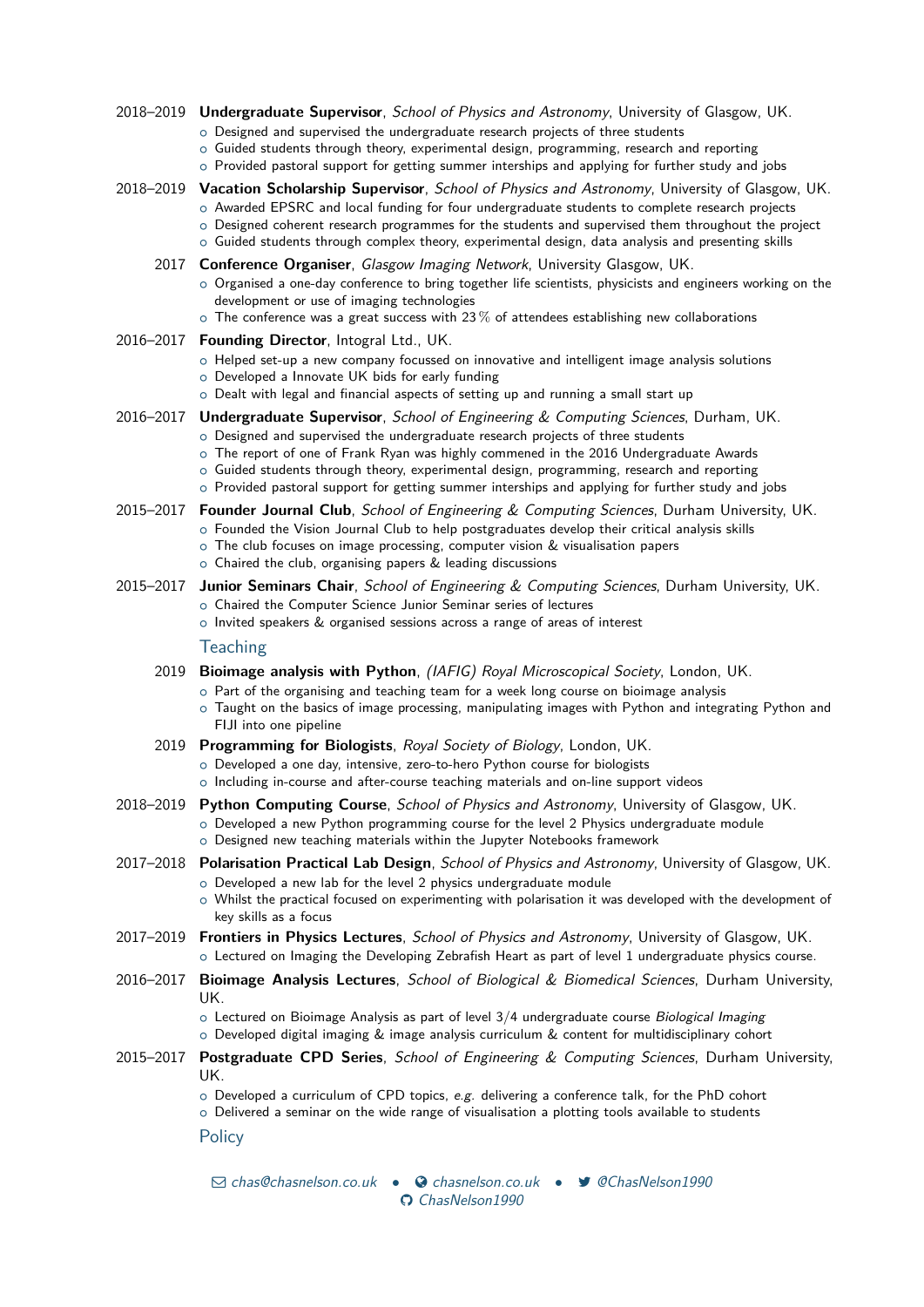#### 2018 **Transparency of Evidence**, Sense about Science, UK.

- o A Spot Check of Government Policy Proposals July 2016 to July 2017
- o The spotcheck scored "94 government policies [on] how transparent [was] the evidence behind the policy." o Contributed as a policy scorer of government policies
- 2018 **Member of Policy Sub-Committee**, Royal Society of Biology in Scotland, Scotland, UK.
	- o Actively involved in the policy work of the RSB in Scotland
	- o Contributed to and edited collated responses to calls for evidence
	- o Involved in developing a database of routes into life science careers in Scotland

#### 2016 **Strategy & Policy Intern**, BBSRC, Swindon, UK.

- o Part of the Exploiting New Ways of Working science strategy group
- $\circ$  Contributed to the BBSRC UK-wide direction & strategy for bioimaging and related technologies
- o Produced the public BBSRC Review of Bioimaging report
- $\circ$  Developed quantitative  $\&$  qualitative data analysis along with exciting visualisations
- $\circ$  Delivered findings at high-profile meetings, e.g. with members of BIS, the UK governmental department in charge of science research funding
- 2012 **MURN Researcher**, Matariki Undergraduate Research Network, Durham, UK.
	- $\circ$  Established a global research plan into interdisciplinary science in teaching & research
	- o Produced an internal report for Durham University that has since been used for internal strategy
	- o Collaborated with a global team including researchers from Australia and New Zealand
	- o Undertook training in qualitative research & education research

#### **Outreach**

- 2019 **Presenter**, Explorathon 2019, Glasgow, UK, [Seeing the Invisible.](https://www.explorathon.co.uk/glasgow/)
- 2019 **Presenter**, Glasgow Science Festival Science Sunday, Glasgow, UK, [Using the Rainbow- Imaging](https://www.gla.ac.uk/events/sciencefestival/glasgowsciencefestival2018/allages/sciencesunday2018/) [with Colours of Light.](https://www.gla.ac.uk/events/sciencefestival/glasgowsciencefestival2018/allages/sciencesunday2018/)
- 2019 **Speaker**, Pint of Science, Glasgow, UK, [Imaging the Zebrafish Heart Without Breaking It.](https://pintofscience.co.uk/event/the-hidden-world-of-imaging)
- 2019 **Speaker**, 7 Minutes of Science, Glasgow, UK, [Imaging the Beating Zebrafish Heart.](https://www.eventbrite.co.uk/e/7-minutes-of-science-tickets-54718322977)
- 2019 **Speaker**, Café Scientifique Cockermouth, Cockermouth, UK, [Revolutions in Light Microscopy.](http://www.cafescientifique.org/index.php?option=com_contentbuilder&controller=details&id=1&record_id=145&Itemid=478)
- 2019 **Speaker**, University of the Third Age, Glasgow, UK, [Revolutions in Modern Light Microscopy.](https://u3asites.org.uk/bam/page/57490)
- 2018 **Speaker**, Café Scientifique Glasgow, Glasgow, UK, [Revolutions in Light Microscopy.](https://www.gla.ac.uk/events/cafescientifique/events/revolutionsinlightmicroscopy/)
- 2018 **Speaker**, Institute of Physics Scotland Public Lecture Series, Glasgow, UK, [Imaging the Developing](https://www.events.iop.org/e/iops-public-lecture-series-glasgow-36dbf71a72a645329cdd35da37a512d9/page.html) [Heart: Combining Computing and Optics to Image and Quantify a Highly Dynamic System.](https://www.events.iop.org/e/iops-public-lecture-series-glasgow-36dbf71a72a645329cdd35da37a512d9/page.html)
- 2013 **Co-Founder**, Durham City Café Scientifique, Durham, UK.

#### Other Experiences and Responsibilities

- 2017–current **Mental Health Awareness Events**, College of Science & Engineering, University of Glasgow, UK.
	- o Organised college-wide Stress and Resilience panel evnet for University Mental Health Day 2020
	- o Organised school-wide events for Time to Talk Day 2020 including a poster campaigna and coffee morning o Organised school-wide events for Mental Health Awareness Week 2019 including a poster campaign,
	- coffee morning, Glasgow Women in Physics-joint event and a picnic o Organised school-wide events for World Mental Health Day 2018 including a coffee morning and mental
	- health colloquium o Organised college-wide events for Mental Health Awareness Week 2018 including a poster campaign, coffee morning and a panel discussion from Mental Health First Aiders

#### 2017–current **Council Member**, Royal Society for Biology in Scotland, Scotland, UK.

- o Elected Ordinary Member of the RSB in Scotland Council (charity no. 277981)
- o Part of the Policy Committee
- o Involved in a variety of Scotland and UK-wide policy and outreach activities
- 2015–2017 **Trustee**, Ustinov College Graduate Common Room, Durham, UK.
	- o Trustee of a registered charitable body (no. 1164865)
	- o Part of Durham's historic listed collegiate system
	- o Ensured charity carried out its purpose for the benefit of the college members
	- o Complied with charity law and The Charity Commission
	- o Ensured accountability of the charity and its executive board

## Awards, Grants & Honours

 $\boxtimes$  [chas@chasnelson.co.uk](mailto:chas@chasnelson.co.uk) •  $\bullet$  [chasnelson.co.uk](http://chasnelson.co.uk) •  $\blacktriangleright$  [@ChasNelson1990](http://www.twitter.com/@ChasNelson1990) [ChasNelson1990](http://www.github.com/ChasNelson1990)